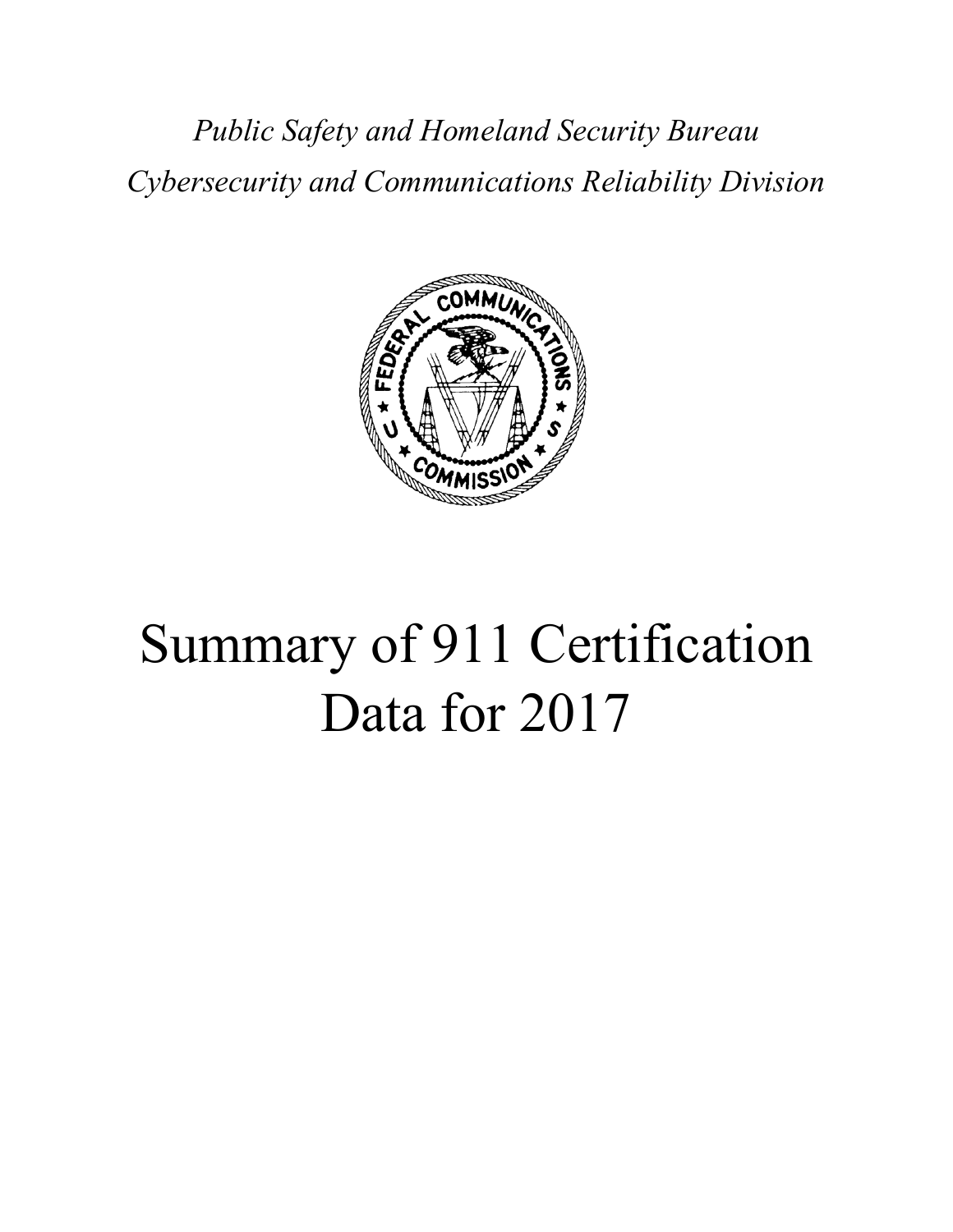# Table of Contents

# Figure

# Tables

| Table 5: Summary of the Alternative Measures for Meeting the Backup Power Requirement |
|---------------------------------------------------------------------------------------|
|                                                                                       |
|                                                                                       |
|                                                                                       |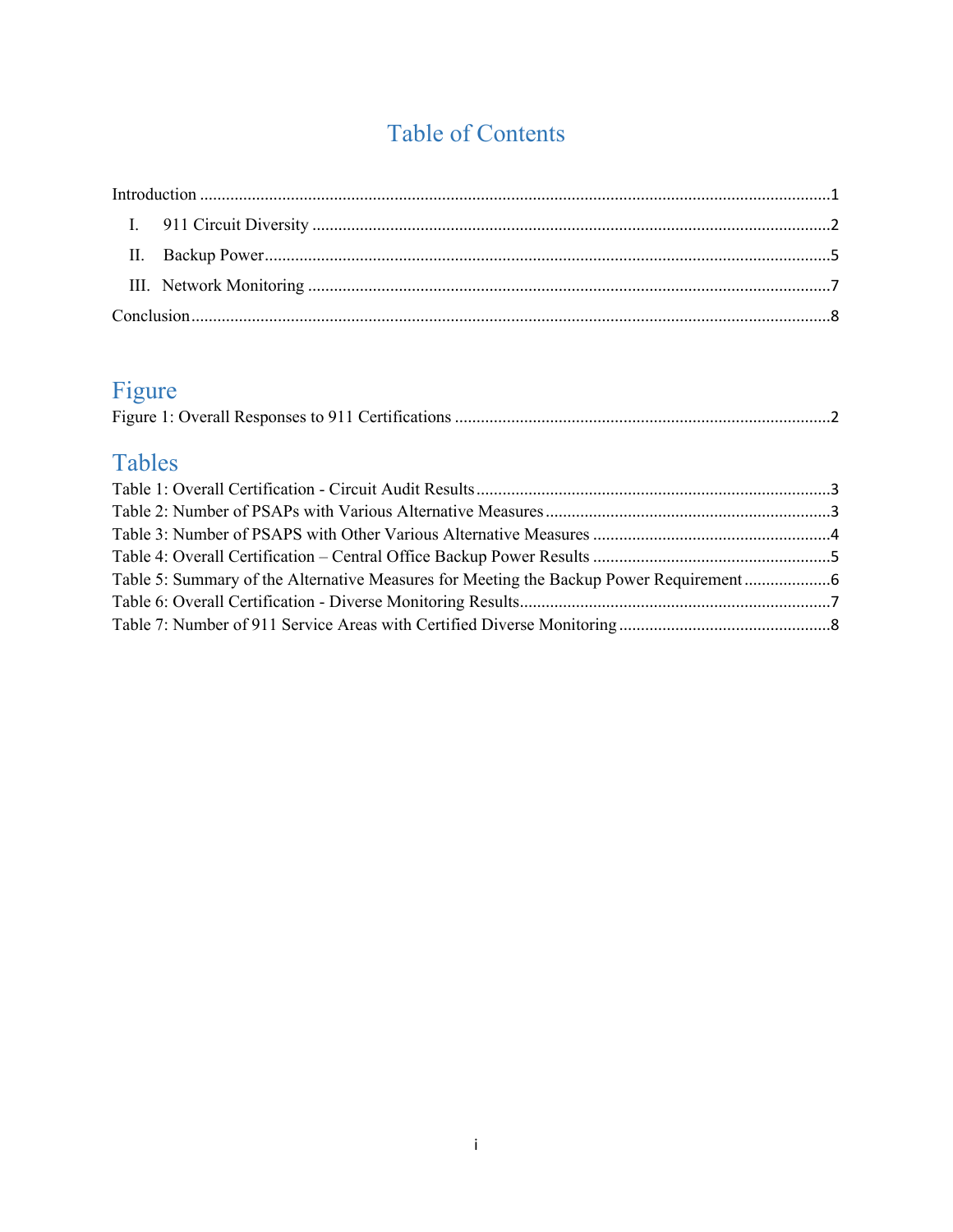## <span id="page-2-0"></span>**Introduction**

The Federal Communications Commission (Commission or FCC) helps ensure the reliability of 911 networks by requiring 911 service providers to certify whether they have implemented measures designed to prevent a loss of 911 service to the public. The Commission's 911 certification rules apply to communications service providers that offer 911, E911 or NG911 capabilities such as call routing, automatic location information, and automatic number identification or their functional equivalent directly to a public safety answering point  $(PSAP)$ ,<sup>1</sup> or that operate at least one central office  $(CO)$  that directly serves a PSAP.<sup>2</sup> Under Commission rules, these covered entities are required to submit annual certifications attesting to implementation of specified measures, or alternative measures, to promote reliable 911 service.<sup>3</sup> Where a covered entity chooses to implement an alternative measure, it must explain why that measure is reasonably sufficient to mitigate risk to 911 service.<sup>4</sup> Covered entities are required to certify with respect to three elements: 911 circuit diversity, backup power, and network monitoring.<sup>5</sup> In this report, the Commission's Public Safety and Homeland Security Bureau (Bureau or PSHSB) provides information on the 911 reliability measures certified to by these covered entities in 2017.<sup>6</sup>

One hundred eighty-eight covered entities filed certifications, including the nine largest covered entities. A high-level summary of the certifications shows that:

- Of the 188 covered entities that filed certifications, 48 certified that they have diverse 911 circuits to all PSAPs to which they provide 911 circuits. Twenty covered entities certified that they have implemented alternative measures in lieu of circuit diversity for all of the PSAPs that they serve. Fifteen covered entities certified that they provide diverse 911 circuits to some PSAPs and that they have implemented alternative measures to other PSAPs to which they provide 911 circuits.<sup>7</sup>
- There were 6,769 unique PSAPs listed in the certifications for 911 circuit diversity. The certifications showed that of these 6,769 PSAPs, 3,855 PSAPs had diverse circuits and 2,914 had implemented alternative measures.
- Of the 188 covered entities that filed certifications, 165 indicated that they have certified backup power in all central offices that serve PSAPs. Nine certified that they have alternative measures for backup power in all such central offices, and four covered entities certified that they have back-up power in some central offices and have implemented alternative measures in all other central offices.<sup>8</sup>

<sup>7</sup> Fourteen covered entities do not have circuit diversity; and 91 covered entities stated that the circuit diversity requirement is not applicable to them.

 $147$  CFR § 12.4(a)(4)(i)(A).

<sup>&</sup>lt;sup>2</sup> 47 CFR § 12.4(a)(4)(i)(B). For purposes of this report, the Bureau refers to these providers as "covered entities." 3 47 CFR § 12.4(c).

<sup>4</sup> *See* 47 CFR § 12.4(c)(1)(ii)(A); 47 CFR § 12.4(c)(2)(ii)(A); 47 CFR § 12.4(c)(3)(ii)(A).

<sup>5</sup> 47 CFR § 12.4(c)(1)-(3).

<sup>6</sup> The 2017 filing deadline was extended from October 15, 2017 to October 30, 2017, due to the effects of Hurricanes Harvey, Irma, and Maria. *See Public Safety and Homeland Security Bureau Extends Annual Reliability Certification Deadline*, PS Docket Nos. 13-75, 11-60, Public Notice, 32 FCC Rcd 7340 (PSHSB 2017).

<sup>8</sup> One covered entity responded "no" to the backup power requirement, but should have responded "yes" because it does in fact have backup power to its central office; and nine covered entities stated that the backup power requirement is not applicable to them.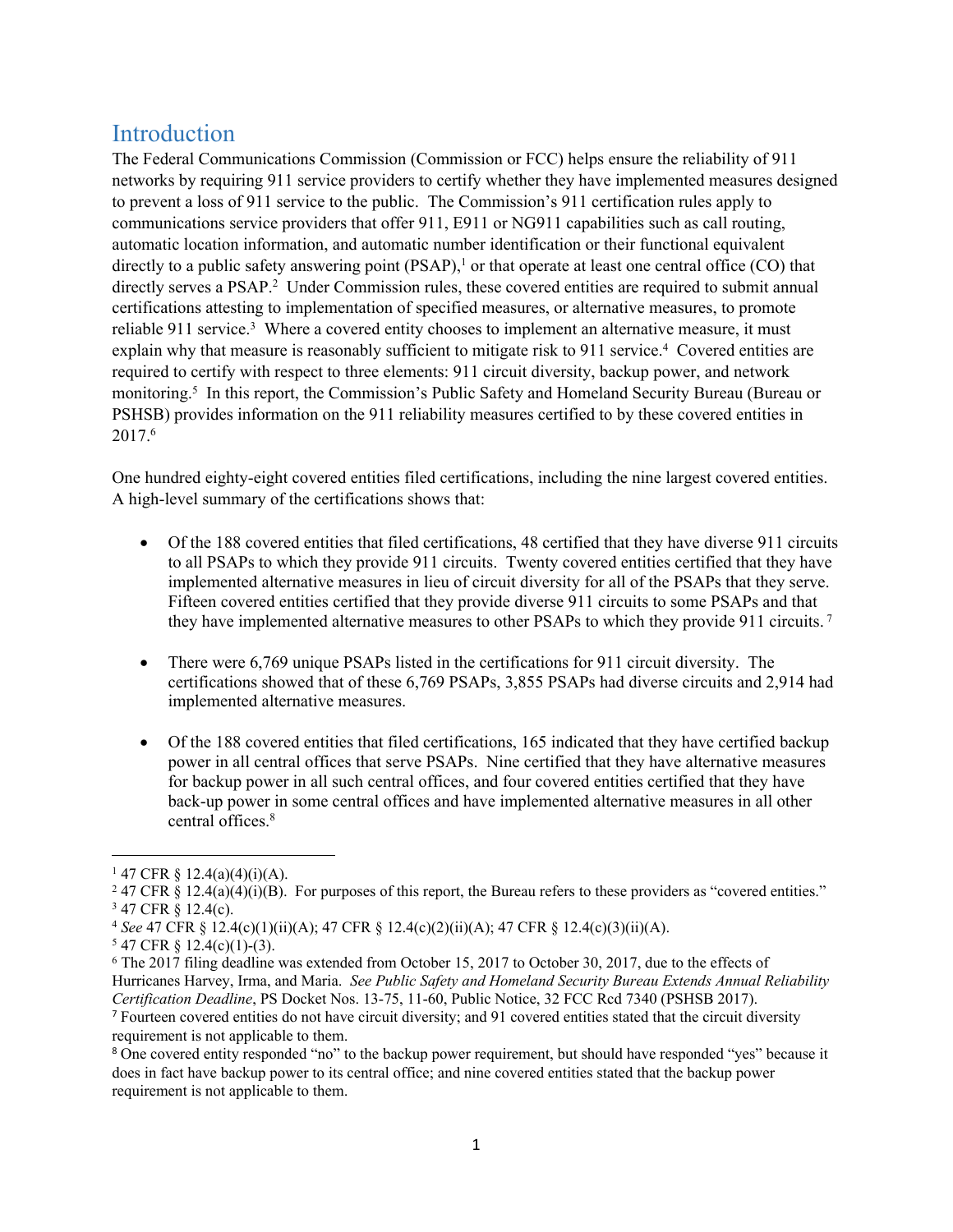Of 188 covered entities that filed certifications, 51 stated that they have diverse monitoring in all of their 911 service areas, and ten stated that they have certified alternative measures in all 911 service areas. Seven covered entities certified that they provide diverse monitoring in some of their 911 service areas and have implemented alternative measures in all other 911 service areas.<sup>9</sup>

As Figure 1 below illustrates, covered entities certified as to the status of their critical 911 circuits, central office backup power, and 911 service areas, and/or alternative measures.



<span id="page-3-1"></span>*Figure 1: Overall Responses to 911 Certifications*

## <span id="page-3-0"></span>I. 911 Circuit Diversity

The Commission's rules require covered entities to indicate whether they have conducted diversity audits of critical 911 circuits or equivalent data paths to any PSAPs that they serve.<sup>10</sup> They must further certify whether they have marked or labelled ("tagged") critical 911 circuits to reduce inadvertent loss of diversity to these circuits when they rearrange their network connections.<sup>11</sup> Additionally, these covered entities must certify whether they have eliminated all single points of failure in critical 911 circuits

<sup>9</sup> Twelve covered entities do not have diverse network monitoring; and 108 covered entities stated that the network monitoring requirement is not applicable to them.

 $10\,47$  CFR § 12.4(c)(1)(i)(A).

 $11$  47 CFR § 12.4(c)(1)(i)(B).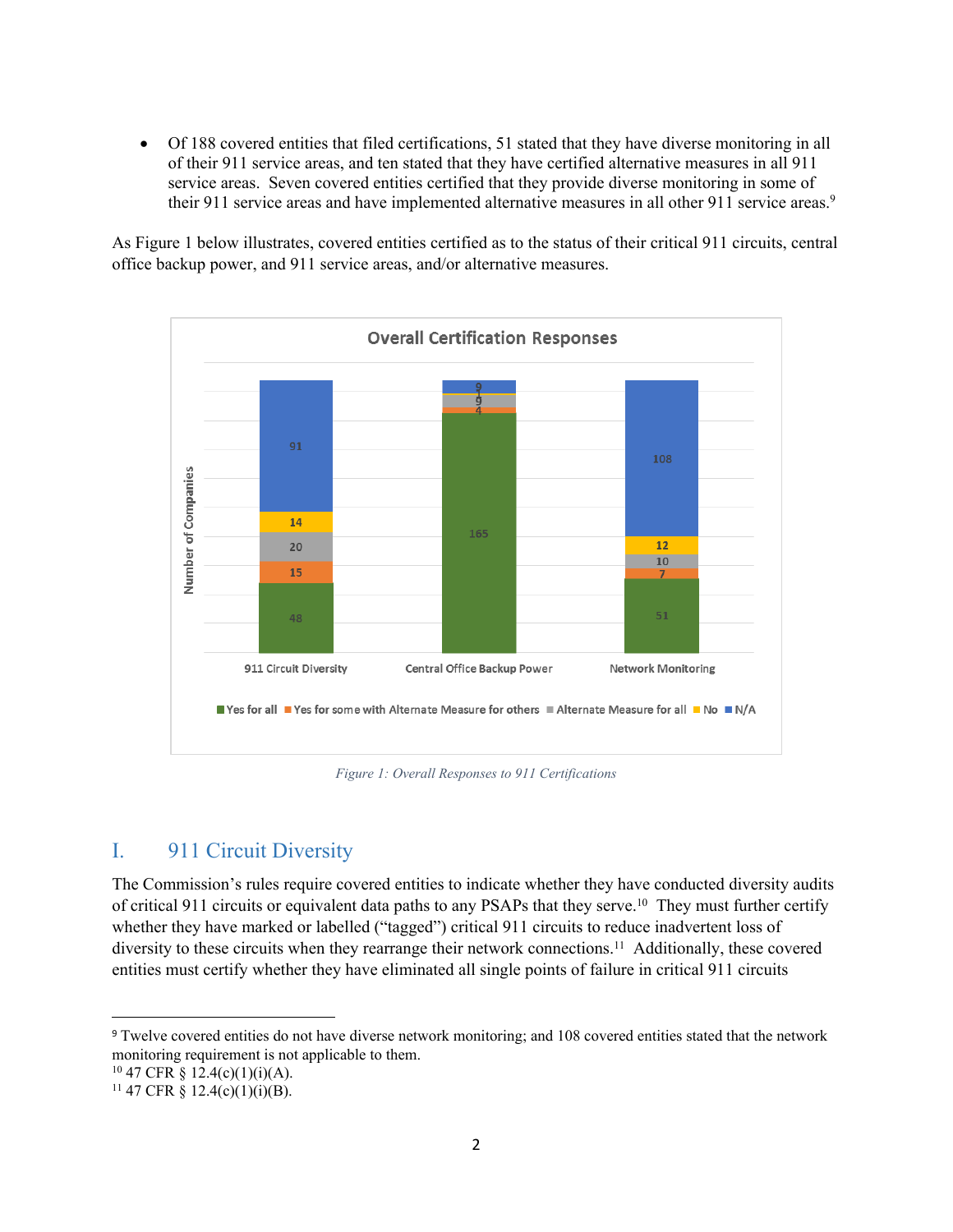serving each PSAP.<sup>12</sup> Covered entities that do not certify that they have diverse circuits must certify whether they have implemented alternative measures to mitigate the risk of a lack of physical diversity among critical 911 circuits, and must describe the alternative measures.<sup>13</sup>

The following table summarizes responses on 911 circuit diversity. As indicated in the table below, about half of the covered entities that filed certifications indicated that the circuit audit requirement did not apply to them.<sup>14</sup>

|                                                                 |  | 911 Circuits Certified as<br><b>Diverse</b> |           | <b>Number of Covered</b><br><b>Entities</b> |
|-----------------------------------------------------------------|--|---------------------------------------------|-----------|---------------------------------------------|
| Yes for all PSAPs                                               |  |                                             | 48        |                                             |
| Yes for some PSAPs, but alternative<br>measures for other PSAPs |  |                                             | 15        |                                             |
| No, but alternative measures for all<br>audited PSAPs           |  |                                             | 20        |                                             |
| N <sub>0</sub>                                                  |  |                                             | $14^{15}$ |                                             |
| Not applicable                                                  |  |                                             | 91        |                                             |
| <b>Total</b>                                                    |  |                                             | 188       |                                             |

<span id="page-4-0"></span>*Table 1: Overall Certification - Circuit Audit Results*

The filings listed a total of 6,769 PSAPs for 911 circuit diversity. Of these PSAPs, covered entities certified that 3,855 are served by diverse circuits. With respect to alternative measures to circuit diversity, covered entities have implemented such measures for 2,914 of the total 6,769 PSAPs.

The covered entities' selections from the drop-down menu which contains key alternative measures, but not necessarily all alternative measures, are shown below:

| <b>Certified Alternative Measure Chosen</b><br><b>From the Drop-down Menu</b>   | <b>Number</b><br>of PSAPs | <b>Percent of</b><br><b>Certified</b><br><b>PSAPs</b> |
|---------------------------------------------------------------------------------|---------------------------|-------------------------------------------------------|
| Circuits are logically diverse                                                  | 1121                      | 16.6%                                                 |
| NG 911 has been implemented allowing<br>for automatic alternate route selection | 76                        | $1.1\%$                                               |
| Reroute to a backup PSAP on diverse path                                        | 92                        | $1.4\%$                                               |

 $12\,47$  CFR  $\frac{12.4(c)(1)(i)(C)}{i}$ .

<sup>&</sup>lt;sup>13</sup> 47 CFR § 12.4(c)(1)(ii)(A). Providers must describe their alternative measures in a text field or select an option from a drop-down menu.

<sup>&</sup>lt;sup>14</sup> 47 CFR § 12.4(a)(4)(ii). While the 90 covered entities that indicated the requirement was "not applicable," we note that all of these covered entities are small carriers. Smaller carriers do not typically operate selective routers and do not have to certify with respect to circuit diversity. Similarly, 14 small carriers responded "no" to this certification element rather than "not applicable."

<sup>15</sup> None of the 14 covered entities that checked "no" are covered entities for this element of the certification, because they do not operate the selective routers in the areas in which they operate. Therefore, all 14 companies should have indicated "not applicable" for this element.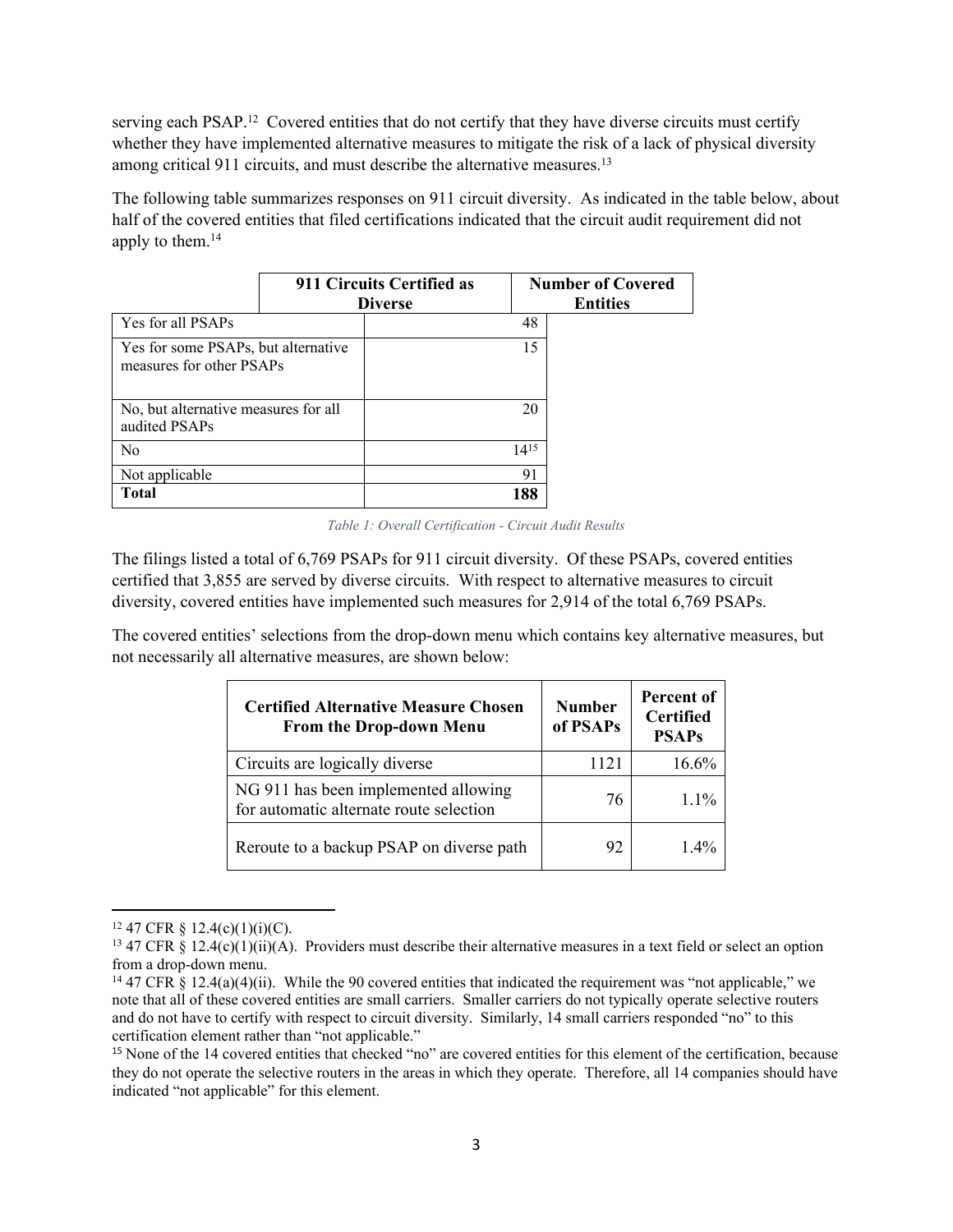| Reroute to a secondary PSAP on diverse<br>path                                        | 25   | $0.4\%$ |
|---------------------------------------------------------------------------------------|------|---------|
| Reroute to a wireline alternative (10-digit)<br>number)                               | 115  | $1.7\%$ |
| Two PSAPs treat each other as alternates                                              | 239  | 3.5%    |
| Used separate common equipment<br>(channel bank, multiplexer, transport<br>equipment) | 950  | 14.0%   |
| Other                                                                                 | 296  | $4.4\%$ |
| <b>Total</b>                                                                          | 2914 | 43.0%   |

<span id="page-5-0"></span>*Table 2: Number of PSAPs with Various Alternative Measures*

In addition to selecting the main alternative measures from the drop-down menu, covered entities also described specific details of these alternative measures in a text field. The following table presents a breakdown of these measures into categories derived from responses to the text field:

| <b>Alternative Measure Details</b>                                              | <b>Number of</b><br><b>PSAPs</b> |
|---------------------------------------------------------------------------------|----------------------------------|
| Build/groom common equipment (channel bank, mux, transport                      |                                  |
| equipment)                                                                      | 970                              |
| Multiple potential measures                                                     | 566                              |
| Circuit on standalone D4 channel bank or DCS                                    | 266                              |
| Two PSAPs treat each other as alternates                                        | 223                              |
| Circuits are logically diverse                                                  | 118                              |
| Reroute to a wireline alternative (10-digit number)                             | 112                              |
| NG 911 has been implemented allowing for automatic alternate route<br>selection | 105                              |
| Reroute to a backup PSAP on diverse path                                        | 101                              |
| Diversify timing source                                                         | 61                               |
| Build diverse route/fiber path                                                  | 58                               |
| Service provider attests to circuits/trunks/meet-points                         | 54                               |
| Migration to NGN                                                                | 52                               |
| Other                                                                           | 43                               |
| Customer provided secondary circuit                                             | 39                               |
| PSAP shares ALI circuits with another PSAP                                      | 33                               |
| No alternative indicated                                                        | 25                               |
| Customer specified single circuit                                               | 22                               |
| Reroute via circuit controlled by service provider                              | 15                               |
| Reroute to a secondary PSAP on diverse path                                     | 13                               |
| Reroute via IP to another PSAP                                                  | 11                               |
| Circuit on different entrance facility                                          | 10                               |
| Call service provider for rerouting to alternate                                | 6                                |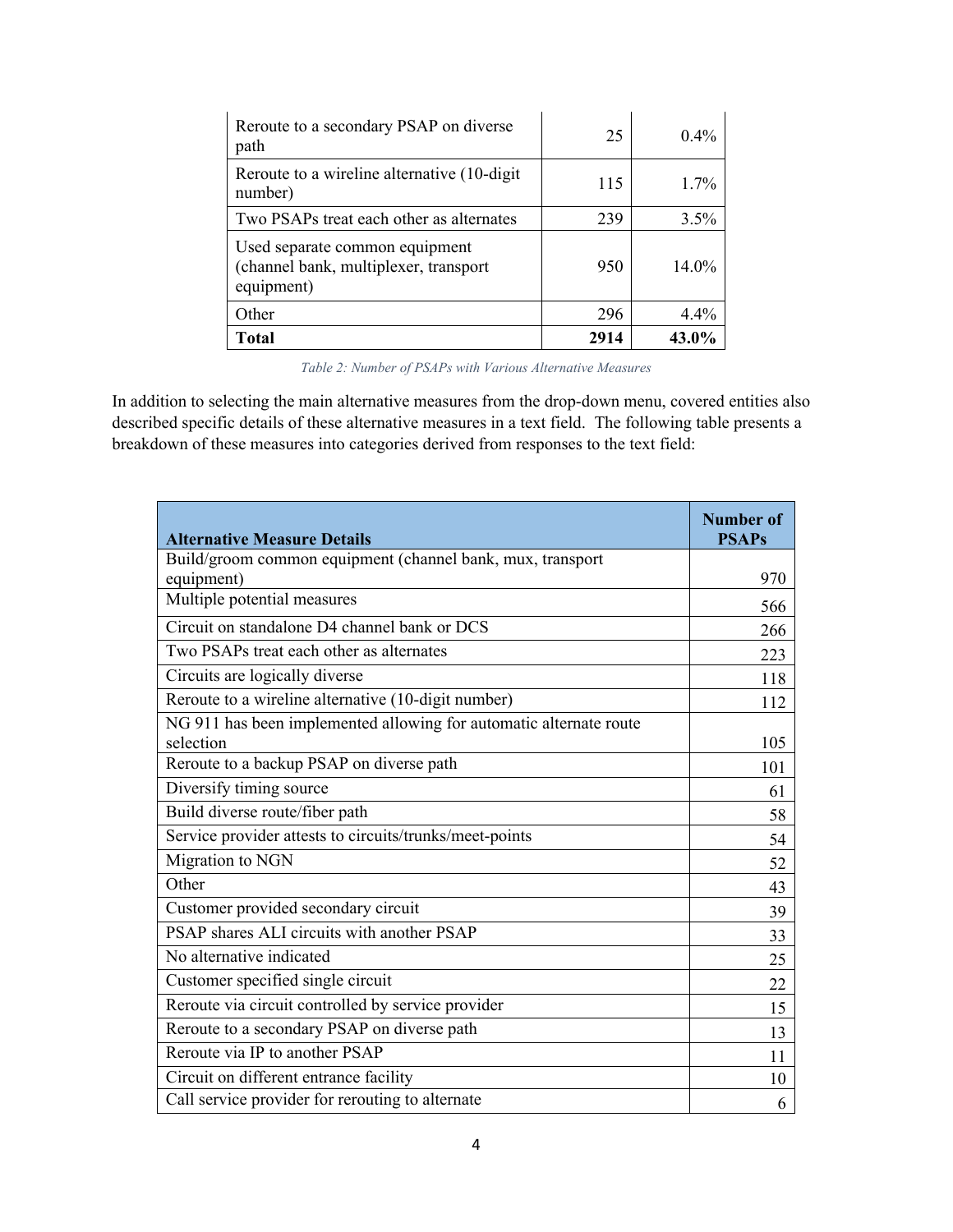| Circuit on diverse SONET path                                        |      |
|----------------------------------------------------------------------|------|
| Used separate common equipment (channel bank, multiplexer, transport |      |
| equipment)                                                           |      |
| Establish/lease new circuits                                         |      |
| <b>Total</b>                                                         | 2914 |

<span id="page-6-1"></span>*Table 3: Number of PSAPS with Other Various Alternative Measures*

We note that all covered entities (except one)<sup>16</sup> indicated that their 911 circuits are tagged to reduce the risk of inadvertent loss of diversity between audits.<sup>17</sup>

### <span id="page-6-0"></span>II. Backup Power

The Commission's rules require that covered entities certify annually whether they provision and maintain backup power equipment for every central office they operate that directly serves a PSAP.<sup>18</sup> Covered entities may certify that they provide backup power to central offices in one of two ways: (1) through the use of fixed generators, portable generators, batteries, fuel cells, or a combination of these methods;<sup>19</sup> or (2) through alternative measures.<sup>20</sup>

Under the Commission's rules, covered entities are required to certify whether each central office providing circuits to one or more PSAPs had 72 hours of backup power for selective routers and 24 hours for non-selective routers.<sup>21</sup> Covered entities indicated that 98 percent of central offices serving PSAPs directly satisfy the certification elements for backup power with respect to the amount of back-up power.<sup>22</sup> All covered entities certified that they either directly meet or have implemented alternative measures that address each of the backup power certification elements. Some covered entities rely exclusively on alternative measures, while others directly meet the certification element in some cases, but otherwise have implemented alternative measures for backup power.

4

| <b>Backup Power Requirements</b><br>for Central Offices | Number of<br>Covered<br><b>Entities</b> |
|---------------------------------------------------------|-----------------------------------------|
| Yes for all central offices                             |                                         |

Yes for some central offices but alternative measures for other

The following table summarizes the certifications on backup power:

central offices

<sup>16</sup> Bureau staff has reached out to this entity, which confirmed that it has since tagged all of the 911 circuits.  $17$  47 CFR § 12.4(c)(1)(i)(A).

<sup>18</sup> 47 CFR § 12.4(c)(2). Backup power may include fixed or portable generators, batteries, fuel cells, or a combination of these and other measures to maintain full functionality of 911 service when the primary power source is unavailable. *See* 47 CFR § 12.4(c)(2)(i)(A).

 $19\,47$  CFR § 12.4(c)(2)(i)(A).

<sup>20</sup> 47 CFR § 12.4(c)(2)(ii)(A).

<sup>&</sup>lt;sup>21</sup> 47 CFR § 12.4(c)(2)(i)(A).

<sup>&</sup>lt;sup>22</sup> 47 CFR § 12.4(c)(2)(i)(A).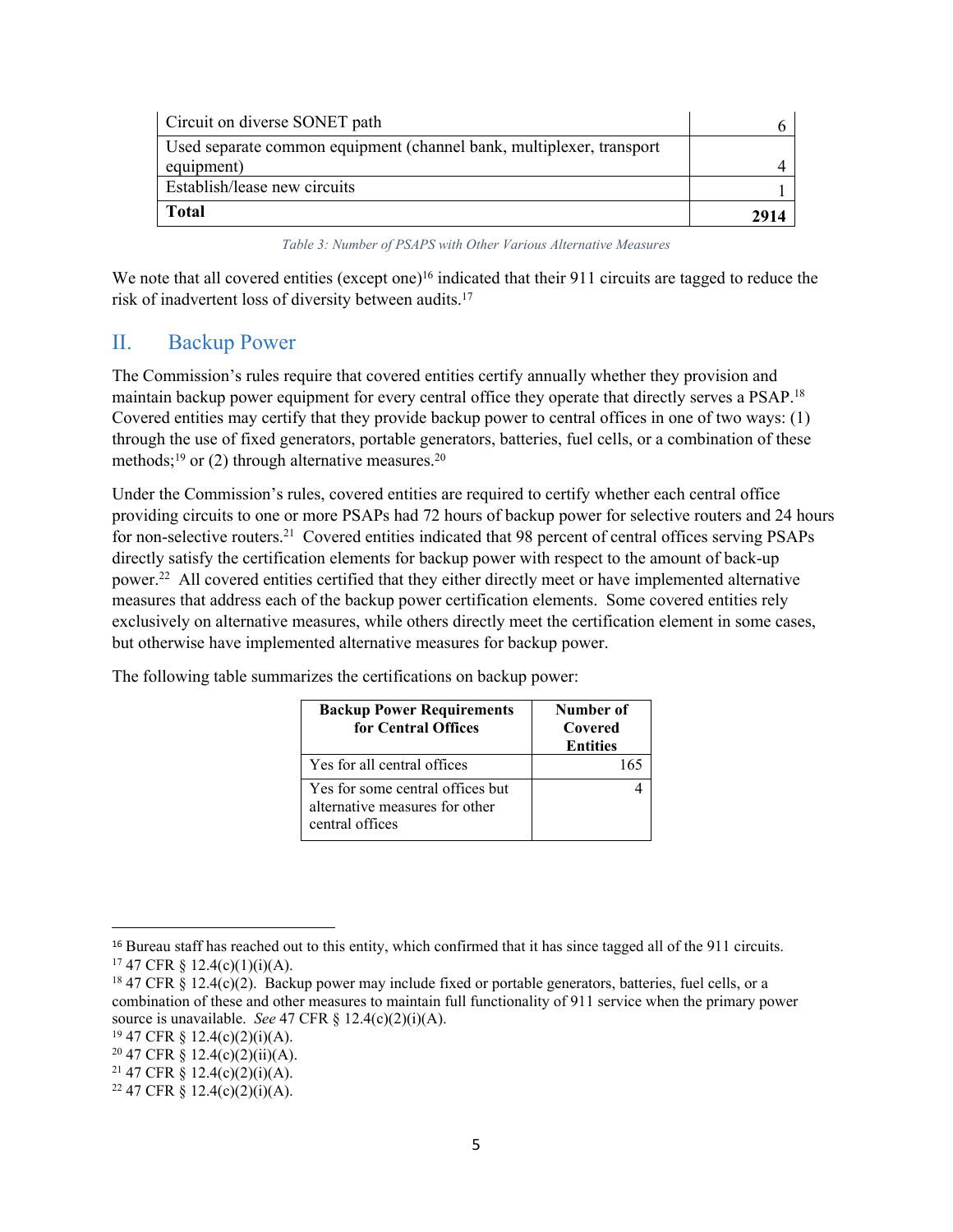| No, but alternative measures for<br>all central offices that directly<br>serve a PSAP or host a selective<br>router |     |
|---------------------------------------------------------------------------------------------------------------------|-----|
| N٥                                                                                                                  |     |
| Not applicable                                                                                                      |     |
| Total                                                                                                               | 188 |

<span id="page-7-0"></span>*Table 4: Overall Certification – Central Office Backup Power Results*

Of 5,315 total central offices, 1,979 have certified backup power for all four elements of backup power, as specified in the rules and the other 3,336 have certified alternative measures for at least one element of the back-up power requirements.<sup>23</sup>

#### *Amount of Back-up Power*

Covered entities are required to certify whether each central office providing circuits to one or more PSAPs had 72 hours of backup power for selective routers and 24 hours for non-selective routers.

Covered entities indicated that of their 5,315 central offices, only 126 did not directly satisfy the certification element for the amount of back-up power. For these 126 central offices, covered entities indicated that they have implemented alternative measures.

The following table lists the alternative measures implemented in these 126 central offices.

| <b>Alternative Measure</b>    | Count |
|-------------------------------|-------|
| Have refueling procedures     | 63    |
| Portable generator            | 48    |
| Co-located equipment          |       |
| Installing new generator      |       |
| Repairing generator           | 3     |
| Getting new, bigger fuel tank |       |
| Standby generator             |       |
| <b>Total</b>                  |       |

<span id="page-7-1"></span>*Table 5: Summary of the Alternative Measures for Meeting the Backup Power Requirement*

#### *Testing to Manufacturer's Specifications*

The Commission's rules require that covered entities certify whether they test and maintain all backup power equipment in central offices in accordance with the manufacturer's specifications, or take alternative measures to mitigate the risk of a loss of 911 service resulting from a loss of power.<sup>24</sup> Of the 16 covered entities that indicated that they implement alternative measures for some aspect of backup power to central offices, 11 certified that they test equipment in accordance with manufacturer's specifications, and five indicated that they have alternative testing methods (industry specifications designed for communications equipment).

<sup>23</sup> *See* 47 CFR § 12.4(c)(2)(i)(A)-(D).

<sup>&</sup>lt;sup>24</sup> 47 CFR §§ 12.4(c)(2)(i)(B), 12.4(c)(2)(ii)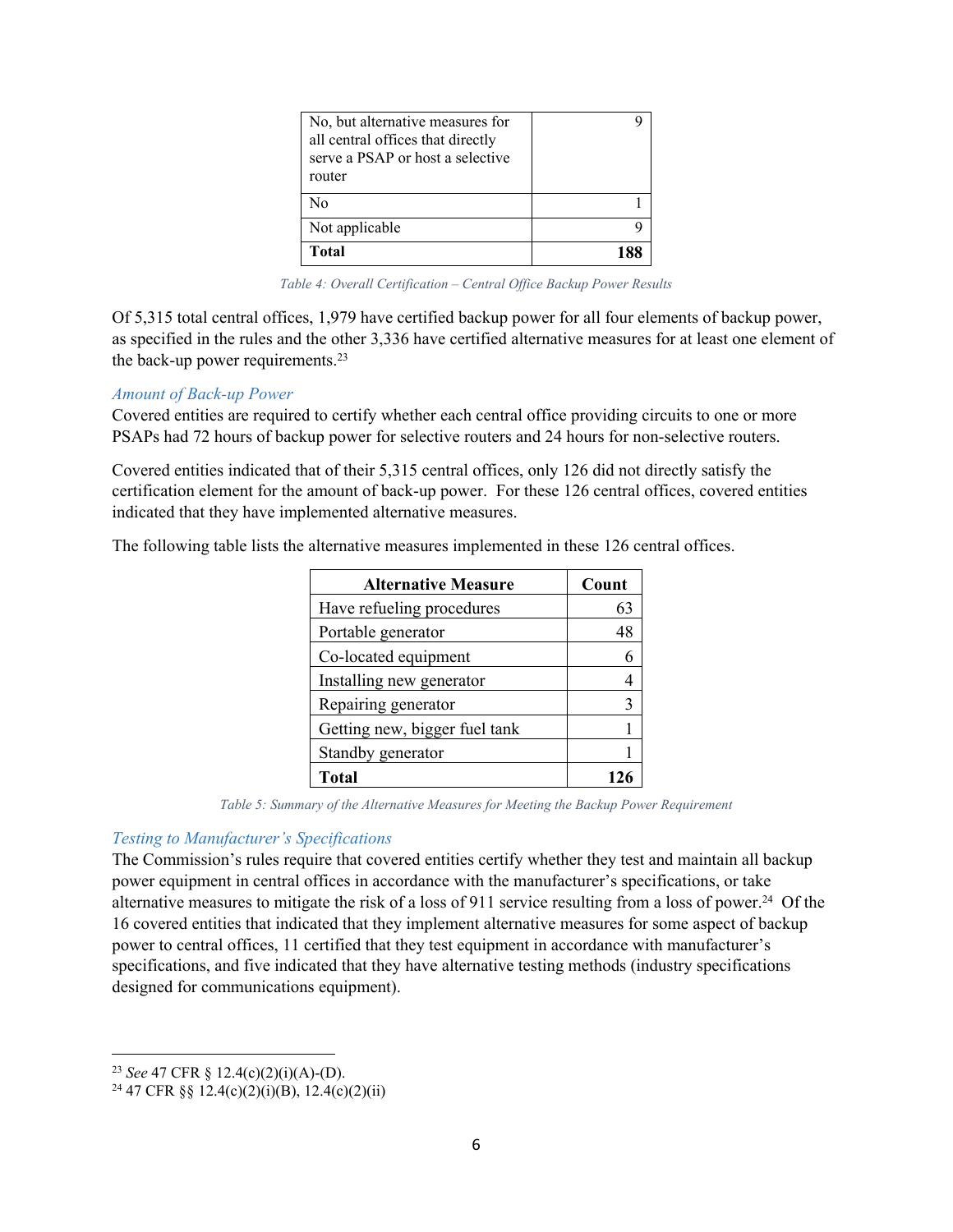#### *Automatic Generator Start or Quick Manual Start*

Covered entities must certify whether generators either start automatically or can easily be started manually.<sup>25</sup> For this requirement, covered entities certified that they have implemented alternative measures for only 109 of the 5,315 central offices. Of these 109 central offices, 108 have portable generators available and one has manual start procedures with training on those procedures.

#### *Tandem Generators*

Tandem generators are a pair of connected generators in a central office that work together to power equipment. Covered entities must certify that offices with tandem generators are able to function if one of the generators fails or have alternative measures in place.<sup>26</sup> While most offices with tandem generators satisfy this certification element, alternative measures were provided for 12 central offices with tandem generators. In ten of those central offices, the covered entities implemented load shedding arrangements so that the central office would continue to function with only one working generator.<sup>27</sup>

#### <span id="page-8-0"></span>III. Network Monitoring

The third certification element is diverse monitoring for 911 service areas. The Commission's rules require that covered entities certify whether they have conducted diversity audits of both the aggregation points that they use to gather network monitoring data in each 911 service area,<sup>28</sup> and the monitoring links between these aggregations points and Network Operations Centers for each 911 service area.<sup>29</sup> Additionally, covered entities must certify whether they have implemented physical diverse aggregation points and monitoring links for those aggregation points in each 911 service area.<sup>30</sup> Covered entities that do not directly meet this element must certify whether they have taken alternative measures to mitigate the risk of network monitoring facilities that are not physically diverse.<sup>31</sup>

The following table summarizes the diverse monitoring certifications that covered entities submitted:

| <b>Diverse Monitoring</b><br>Requirement                                                     | Number of<br>Covered<br><b>Entities</b> |
|----------------------------------------------------------------------------------------------|-----------------------------------------|
| Yes for all 911 service areas                                                                | 51                                      |
| Yes for some 911 service<br>areas but alternative<br>measures for other 911<br>service areas |                                         |
| No, but alternative measures<br>for all 911 service areas                                    |                                         |
| No                                                                                           | 12 <sup>2</sup>                         |
| Not applicable                                                                               | 108                                     |

<sup>&</sup>lt;sup>25</sup> 47 CFR § 12.4(c)(2)(i)(C). For offices without permanent generators, the automatic generator start element is unnecessary as its only needed for offices with permanent generators.

 $26$  47 CFR §§ 12.4(c)(2)(i)(D), 12.4(c)(2)(ii).

<sup>&</sup>lt;sup>27</sup> Of the remaining two central offices, one has more than two generators, which provide a backup power source when one generator fails. The other central office has an arrangement that starts up a second generator when necessary.

<sup>&</sup>lt;sup>28</sup> 47 CFR § 12.4(c)(3)(i)(A). Aggregation points are connected to multiple 911 service areas and used to gather network monitoring data.

 $29\,47$  CFR § 12.4(c)(3)(i)(B).

 $30\,47$  CFR § 12.4(c)(3)(i)(C).

<sup>31</sup> 47 CFR § 12.4(c)(3)(ii)(A).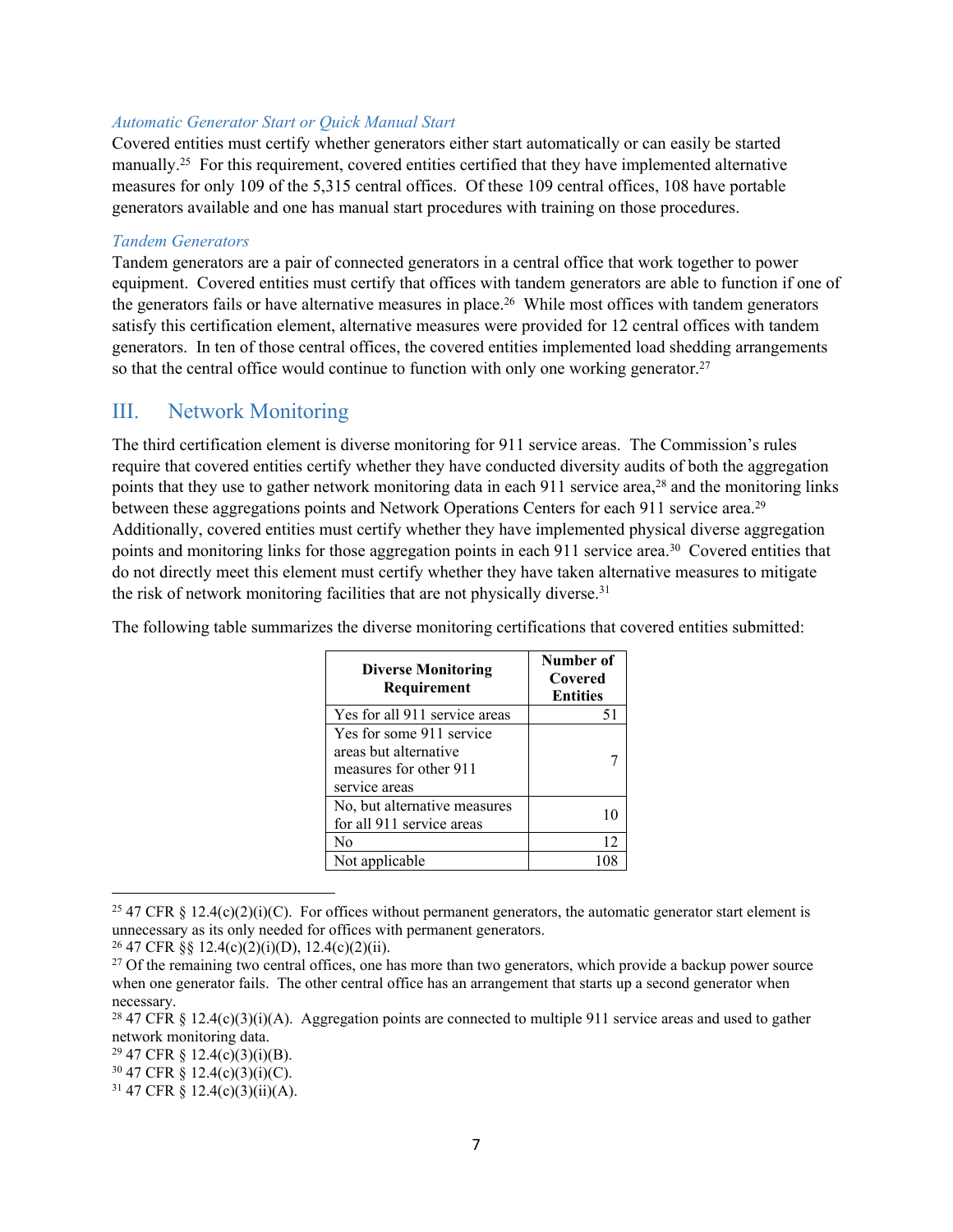<span id="page-9-1"></span>*Table 6: Overall Certification - Diverse Monitoring Results* 

One hundred and twenty covered entities selected "No" or "Not applicable" for this requirement because those covered entities do not operate selective routers or their service area is too small to require diverse network monitoring.<sup>32</sup>

The covered entities that indicated they have diverse monitoring in all 1,084 911 service areas are shown in the table below:

|                                             | <b>Total 911 Service</b><br><b>Areas with</b><br><b>Diverse</b><br>Monitoring |
|---------------------------------------------|-------------------------------------------------------------------------------|
| Companies with 10 or more 911 service areas | xч                                                                            |
| Companies with fewer than 10 911 service    |                                                                               |
| areas                                       |                                                                               |

<span id="page-9-2"></span>*Table 7: Number of 911 Service Areas with Certified Diverse Monitoring* 

A covered entity that cannot certify that it has diverse monitoring must certify with respect to each such 911 service area whether it has taken alternative measures.<sup>33</sup> Nineteen covered entities stated that they have implemented alternative measures for diverse monitoring.<sup>34</sup> Some alternative measures include:

- 1) Installing a new, updated network monitoring system or migrating to a next generation network monitoring system;
- 2) Updating network monitoring equipment, such as circuits and nodes, to incorporate redundancy and transition to a diverse environment;
- 3) Moving circuits to additional paths to optimize network efficiency and increase diversity;
- 4) Implementing a satellite solution as a backup route should the main circuits fail; and
- 5) Adding redundant physical (*e.g.*, different cable entrance) or virtual access (*e.g.*, different portal) to the network monitoring system.

## <span id="page-9-0"></span>**Conclusion**

As described above, 188 covered providers filed the required certifications to demonstrate steps they have taken to ensure reliable 911 service and effective communication during 911 outages. The Bureau will continue to analyze this data, and to use the data in its work to improve network and 911 reliability. The

<sup>&</sup>lt;sup>32</sup> The Commission's 911 reliability rules permit a covered entity to explain why the certification element is not applicable to its network, and therefore, certification is unnecessary. Some covered entities indicated that the network monitoring certification element is not applicable to them because their service area is too small. *See* 47 CFR  $§$  12.4(c)(3)(ii)(B).

 $33\,47$  CFR § 12.4(c)(3)(ii)(A), (B).

<sup>34</sup> As reflected in the table for "Overall Certification – Diverse Monitoring Results" (Table 6), 17 covered entities stated they had alternate measure for some or all 911 Service Areas. However, two additional covered entities filed alternative measures reports even though they did not check the box for alternative measures.